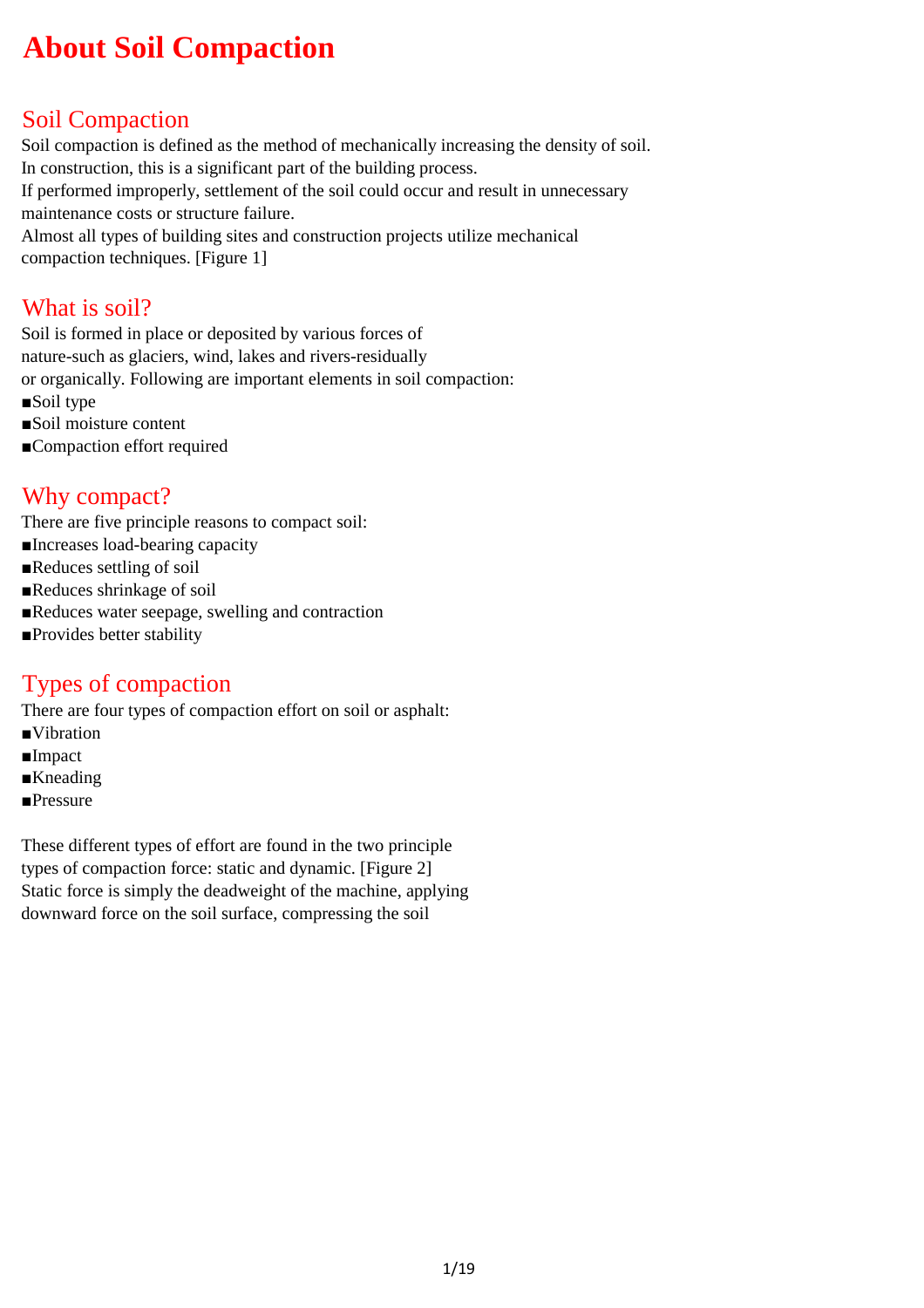## SOIL DENSITY [Figure1]



particles. The only way to change the effective compaction force is by adding or subtracting the weight of the machine. Static compaction is confined to upper soil layers and is limited to any appreciable depth. Kneading and pressure are two examples of static compaction.

Dynamic force uses a mechanism, usually engine-driven, to create a downward force in addition to the machine's static weight. The vibrating mechanism is usually a rotating eccentric weight or piston/spring combination (in rammers). The compactors deliver a rapid sequence of blows (impacts) to the surface, thereby affecting the top layers as well as deeper layers. Vibration moves through the material, setting particles in motion and moving them closer together for the highest density possible. Based on the materials being compacted, a certain amount of force must be used to overcome the cohesive nature of particular particles.

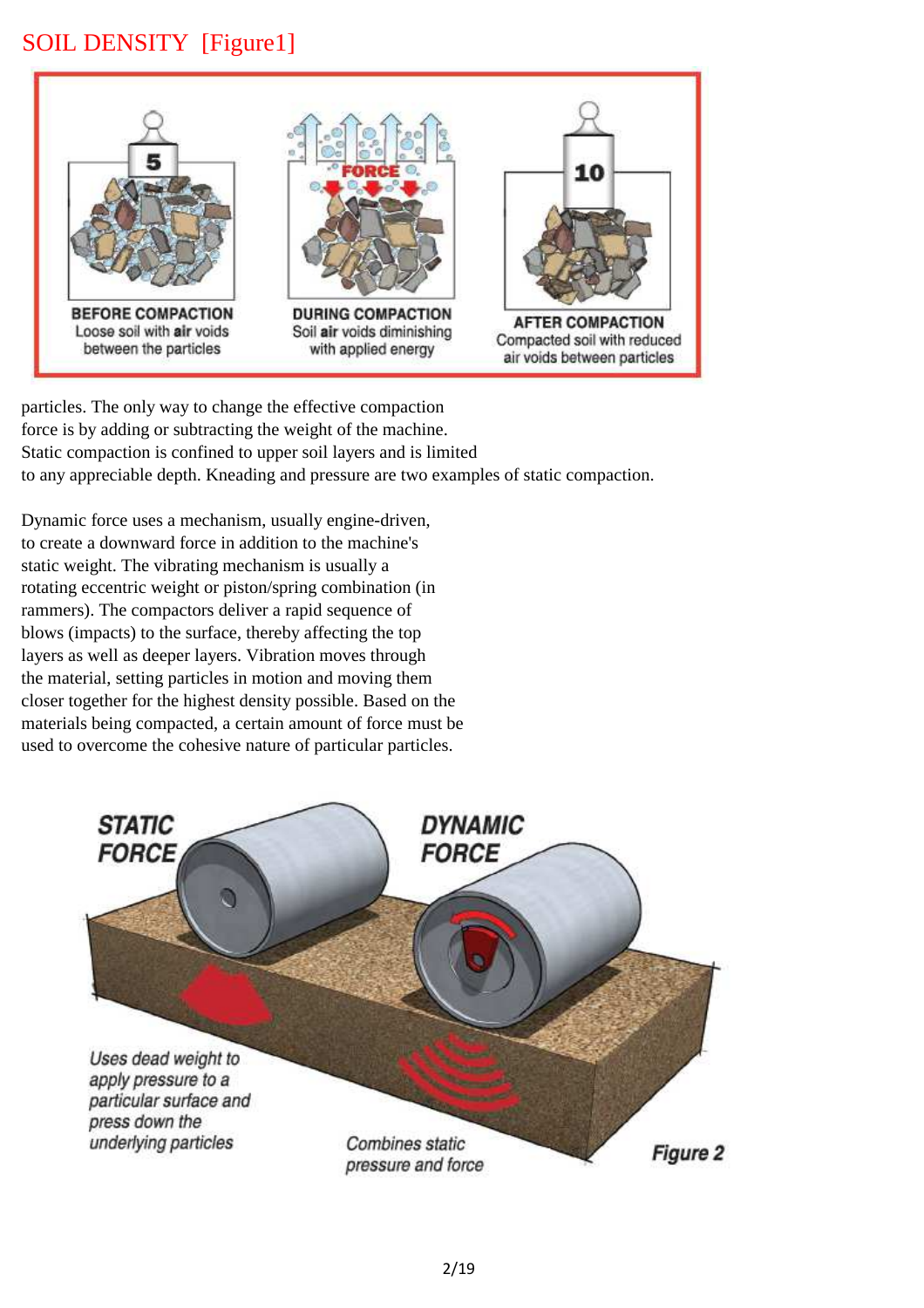# BENEFITS OF SOIL COMPACTION [Figure3]



**Figure 3** — These illustrations show the results of improper compaction and how proper compaction can ensure a longer structural life, eliminating future foundation problems.

#### Soil Types and Conditions

Every soil type behaves differently with respect to maximum density and optimum moisture. Therefore, each soil type has its own unique requirements and controls both in the field and for testing purposes. Soil types are commonly classified by grain size, determined by passing the soil through a series of sieves to screen or separate the different grain sizes. [See Figure 4]

Soil classification is categorized into 15 groups, a system set up by AASHTO (American Association of State Highway and Transportation Officials). Soils found in nature are almost always a combination of soil types. A well-graded soil consists of a wide range of particle sizes with the smaller particles filling voids between larger particles. The result is a dense structure that lends itself well to compaction. A soil's makeup determines the best compaction method to use.

There are three basic soil groups:

- ■Cohesive
- ■Granular
- ■Organic (this soil is not suitable for compaction and will not be discussed here)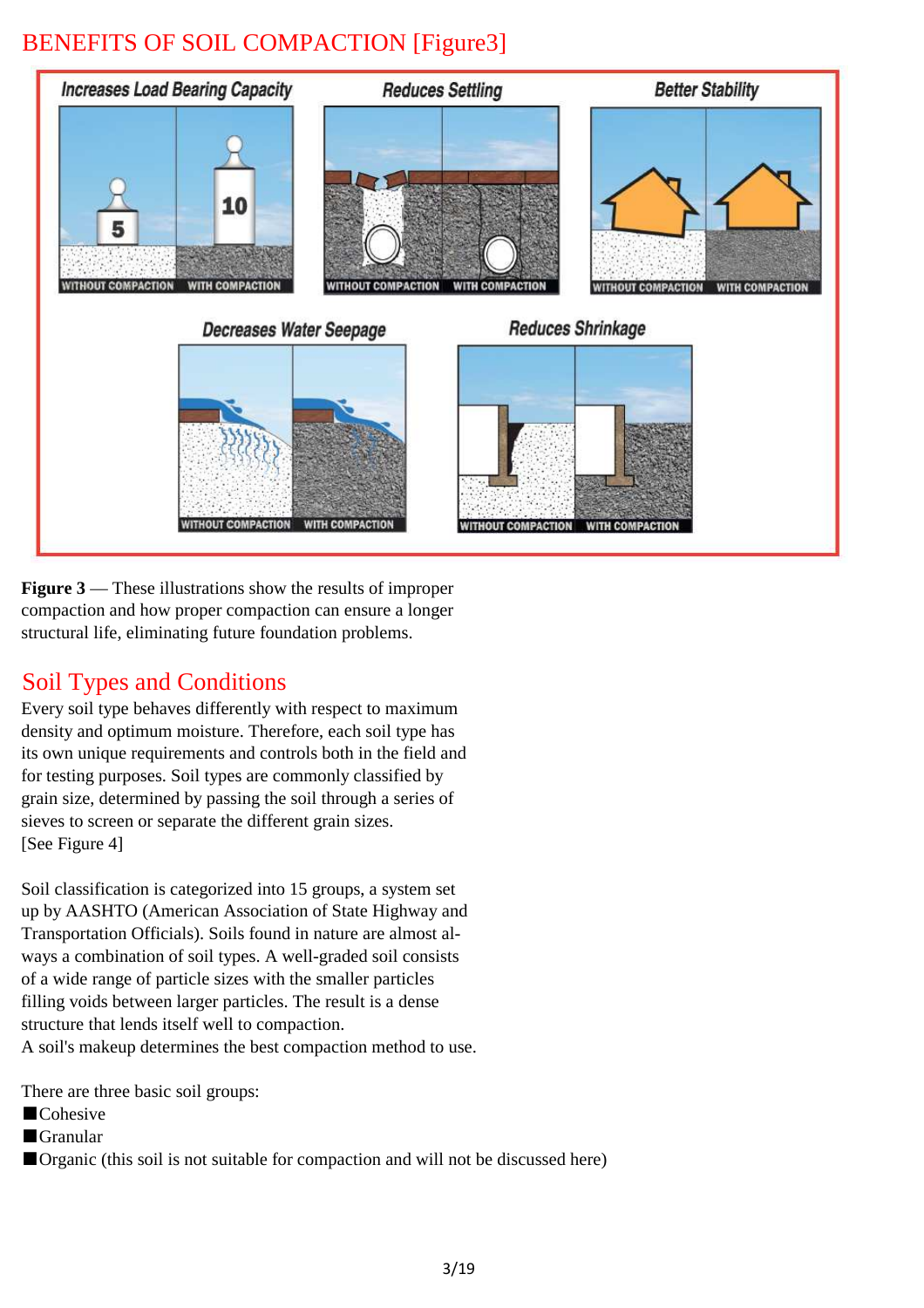# SIEVE TEST [Figure4]



#### Cohesive soils

Cohesive soils have the smallest particles. Clay has a particle size range of .00004" to .002". Silt ranges from .0002" to .003". Clay is used in embankment fills and retaining pond beds.

# **Characteristics**

Cohesive soils are dense and tightly bound together by molecular attraction. They are plastic when wet and can be molded, but become very hard when dry. Proper water content, evenly distributed, is critical for proper compaction. Cohesive soils usually require a force such as impact or pressure. Silt has a noticeably lower cohesion than clay. However, silt is still heavily reliant on water content.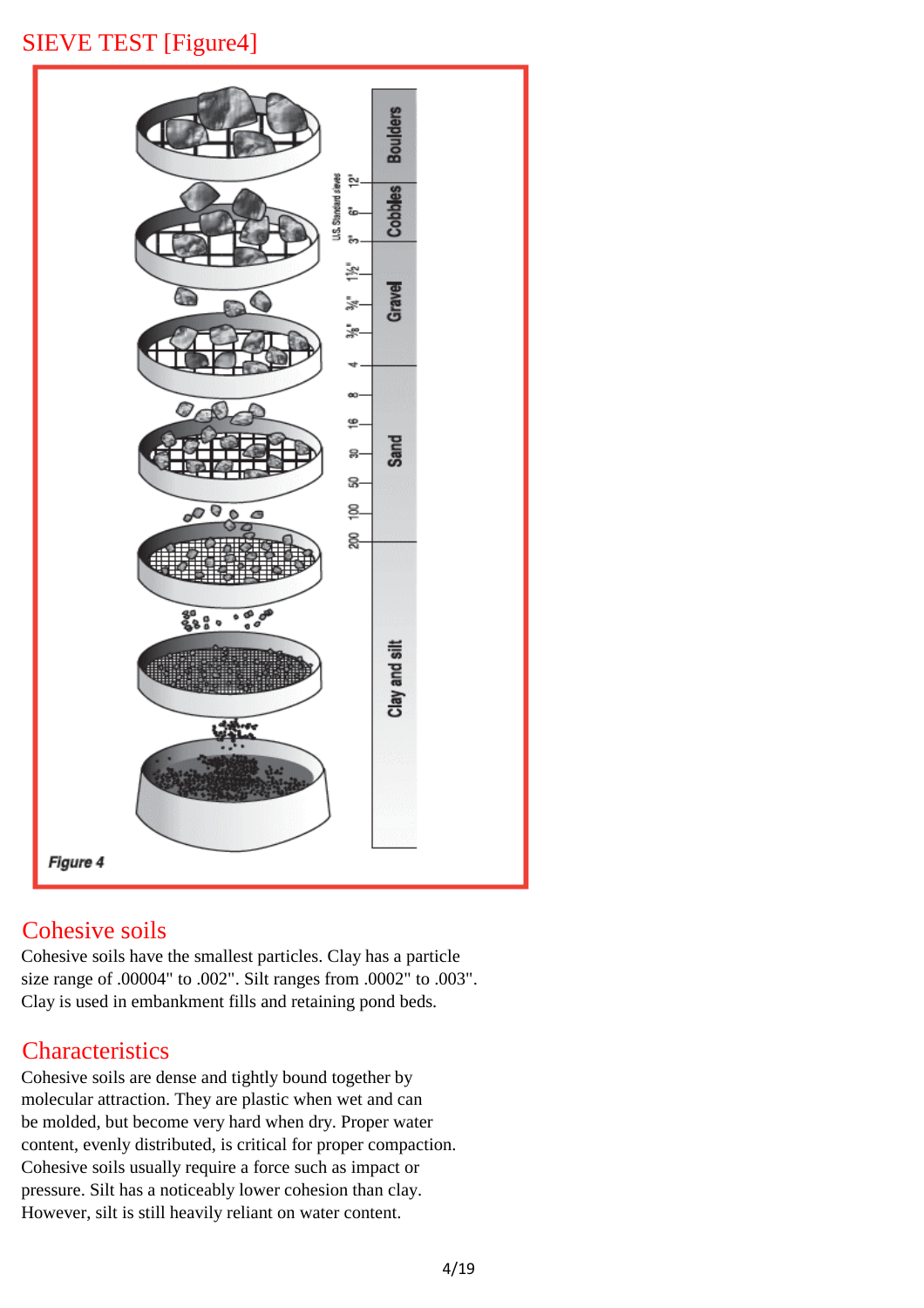### Granular soils

Granular soils range in particle size from .003" to .08" (sand) and .08" to 1.0" (fine to medium gravel). Granular soils are known for their water-draining properties.

#### **Characteristics**

Sand and gravel obtain maximum density in either a fully dry or saturated state. Testing curves are relatively flat so density can be obtained regardless of water content. The tables on the following pages give a basic indication

of soils used in particular construction applications. [See Figures 5, 6 & 7]

| What to look for<br>Appearance/feel |                                          | Water movement             | When moist     | When dry              |
|-------------------------------------|------------------------------------------|----------------------------|----------------|-----------------------|
| Granular soils, fine                | Coarse grains can                        | When water and             | Very little or | Little or no cohesive |
| sands and gravel.                   | be seen. Feels gritty soil are shaken in |                            | no plasticity. | strength when dry.    |
|                                     | when rubbed                              | palm of hand, they         |                | Soil sample will      |
|                                     | between fingers.                         | mix. When                  |                | crumble easily.       |
|                                     |                                          | shaking is                 |                |                       |
|                                     |                                          | stopped, they              |                |                       |
|                                     |                                          | separate.                  |                |                       |
| Cohesive soils,                     | Grains cannot be                         | When water and             | Plastic and    | Has high strength     |
| clays, silts and                    | seen by naked eye.                       | soil are shaken in         | sticky. Can be | when dry. Crumbles    |
| mixed soils.                        | Feels smooth and                         | palm of hand, they rolled. |                | with difficulty. Slow |
|                                     | greasy when                              | will not mix.              |                | saturation in water.  |
|                                     | rubbed between                           |                            |                |                       |
|                                     | fingers.                                 |                            |                |                       |

#### GUIDE TO SOIL TYPES [Figure 5]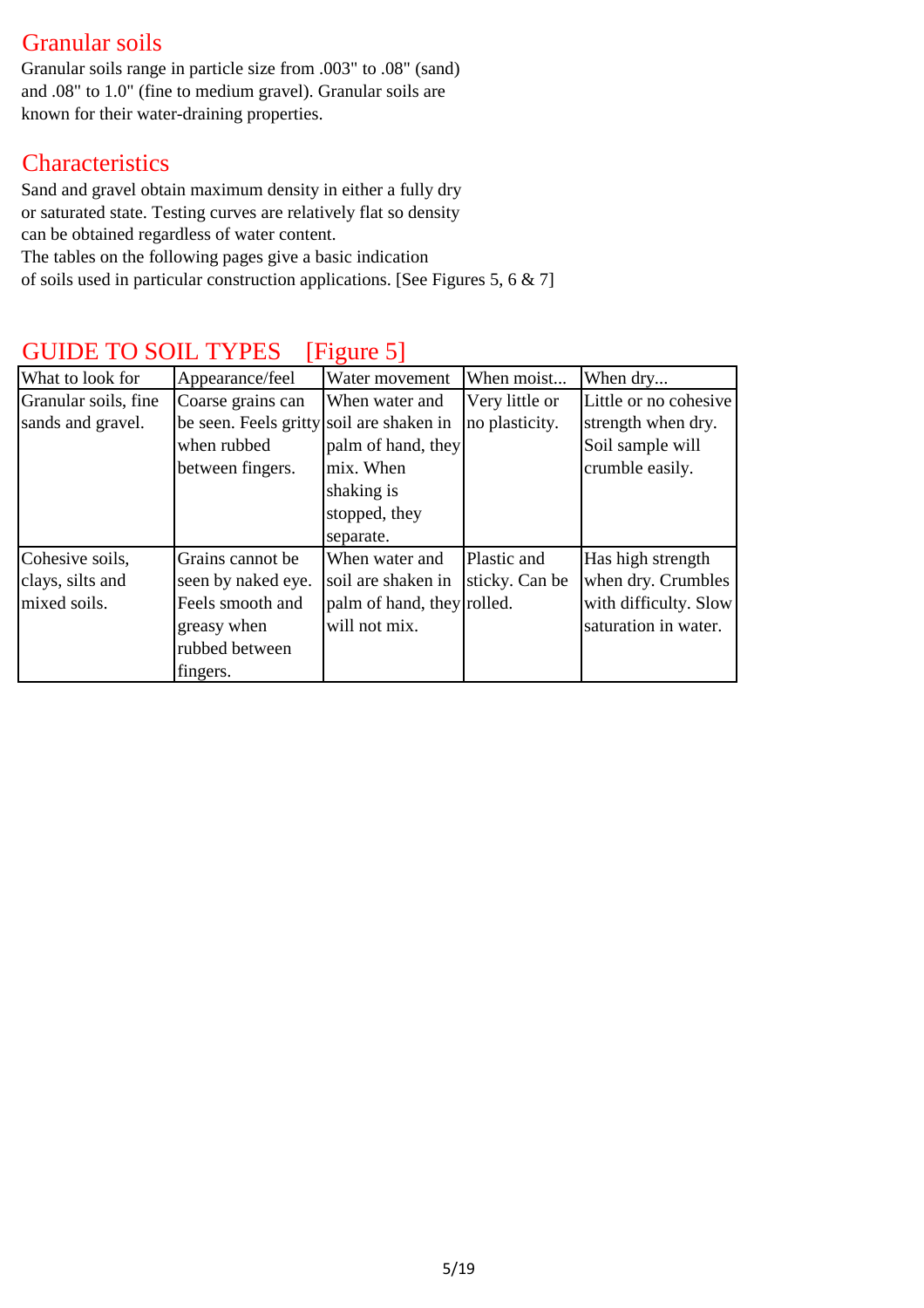# RELATIVE DESIRABILITY OF SOILS AS COMPACTED FILL [Figure6 ]

|                                                                                                                                              |                                                            |                                  | (NAVFAC DM-7.2, MAY 1982)                                                                               | Relative Desirability for Various Uses (1=best; 14=least desirable) |                |                    |                          |                          |                   |                          |                             |                      |                |
|----------------------------------------------------------------------------------------------------------------------------------------------|------------------------------------------------------------|----------------------------------|---------------------------------------------------------------------------------------------------------|---------------------------------------------------------------------|----------------|--------------------|--------------------------|--------------------------|-------------------|--------------------------|-----------------------------|----------------------|----------------|
|                                                                                                                                              |                                                            | <b>Rolled Earth Fill</b><br>Dams |                                                                                                         | Canal<br><b>Sections</b>                                            |                | <b>Foundations</b> |                          | Roadways                 |                   |                          |                             |                      |                |
| if gravelly<br>erosion critical<br>***<br>Group<br>Symbol                                                                                    |                                                            |                                  |                                                                                                         |                                                                     |                |                    |                          |                          |                   |                          | Fills                       |                      |                |
|                                                                                                                                              |                                                            |                                  | volume change critical<br>not appropriate for this type of use<br>Soil Type                             |                                                                     | Core           | Shell              | Erosin Resistance        | Compacted Earth Living   | Seepage Important | Seepage Not Important    | Frost Heave Not<br>Possible | Frost Heave Possible | Surfacing      |
|                                                                                                                                              |                                                            | GW                               | Well-graded gravels, gravel/sand mistures, little or no fines                                           | ۰.                                                                  | ۰.             | 1                  | 1                        | ۰.                       | ۰.                | 1                        | 1                           | 1                    | 3              |
| <b>GRAVELS</b>                                                                                                                               |                                                            | GP                               | Poorly-graded gravels, gravel/sand mixtures, littlr or no fines                                         | --                                                                  | --             | 2                  | 2                        | --                       |                   | 3                        | 3                           | 3                    | --             |
|                                                                                                                                              |                                                            | GM                               | Silty gravels, poorly-graded gravel/sand/silt mixtures                                                  | 2                                                                   | 4              | --                 | 4                        | $\overline{\phantom{0}}$ | 1                 | $\overline{\phantom{a}}$ | $\blacksquare$              | 9                    | 5              |
|                                                                                                                                              |                                                            | GC                               | Clay-like gravels, poorly graded gravel/sand/clay mixtures                                              |                                                                     | 1              | ۰.                 | 3                        | 1                        | 2                 | 6                        | 5                           | 5                    | 1              |
| SW<br>Well-graded sands, gravelly sands, little or no fines<br>SP<br>Poorly-graded sands, gravelly sands, little or no fines<br><b>SANDS</b> |                                                            | ٠.                               | ۰.                                                                                                      | $3^*$                                                               | 6              | ۰.                 | ۰.                       | 2                        | 2                 | 2                        | 4                           |                      |                |
|                                                                                                                                              |                                                            |                                  |                                                                                                         |                                                                     | $\overline{a}$ | 4*                 | $7*$                     | $\sim$                   | $\sim$            | 5                        | 6                           | 4                    | $\overline{a}$ |
|                                                                                                                                              | <b>SM</b><br>Silty sands, poorly-graded sand/silt mixtures |                                  | 4                                                                                                       | 5                                                                   | ۰.             | $8*$               | $5***$                   | 3                        | 7                 | 6                        | 10                          | 6                    |                |
|                                                                                                                                              | SC<br>Clay-like sands, poorly-graded sand/clay mixtures    |                                  | 3                                                                                                       | 2                                                                   | ۰.             | 5                  | 2                        | 4                        | 8                 | $\overline{7}$           | 6                           | 2                    |                |
|                                                                                                                                              |                                                            | ML                               | Inorganic silts and very fine sands, rock flour, silty or cla-like fine<br>sands with slight plasticity | 6                                                                   | 6              | ۰.                 | $-1$                     | $6***$                   | 6                 | 9                        | 10                          | 11                   | --             |
|                                                                                                                                              | LEAN                                                       | CL                               | Inorganic clays or low-to-medium plasticity, gravelly clays, sandy<br>clays, silty clays, lean clays    |                                                                     | 3              | ۰.                 | 9                        | 3                        | 5                 | 10                       | 9                           | 7                    | 7              |
|                                                                                                                                              |                                                            | OL                               | Organic silts and organic silt-clays of low plasticity                                                  |                                                                     | 8              |                    | $\overline{\phantom{a}}$ | $7**$                    | 7                 | 11                       | 11                          | 12                   | ۰.             |
| CLAYS & SILTS                                                                                                                                |                                                            | MΝ                               | Organic silts, micaceous or diatomaceous fine sandy or silty<br>soils, elastic silts                    |                                                                     | 9              | ۰.                 | --                       |                          | 8                 | 12                       | 12                          | 13                   | ۰.             |
|                                                                                                                                              | FAT<br>CH                                                  |                                  | Inorganic clays of high plasticity, fat clays                                                           | 7                                                                   | $\overline{7}$ | μ.                 | 10                       | $8***$                   | 9                 | 13                       | 13                          | 8                    | ÷              |
|                                                                                                                                              | OH<br>Organic clays of medium high plasticity              |                                  | 10                                                                                                      | 10                                                                  | μ.             | --                 | --                       | 10                       | 14                | 14                       | 14                          | --                   |                |

# MATERIALS [Figure 7]

| Permeability   |            | Foundation     | Pavement   |                | Compaction        |
|----------------|------------|----------------|------------|----------------|-------------------|
|                |            | Support        | Subgrade   |                | <b>Difficulty</b> |
| <b>GRAVEL</b>  | Very High  | Excellent      | Excellent  | N <sub>o</sub> | Very Easy         |
| <b>SAND</b>    | Medium     | Good           | Good       | N <sub>o</sub> | Easy              |
| <b>SILT</b>    | Medium Low | Poor           | Poor       | Some           | Some              |
| <b>CLAY</b>    | None+      | Moderate       | Poor       | Difficult      | Very Difficult    |
| <b>ORGANIC</b> | Low        | Not Acceptable | <b>Not</b> | Some           | Impossible        |
|                |            |                | Acceptable |                |                   |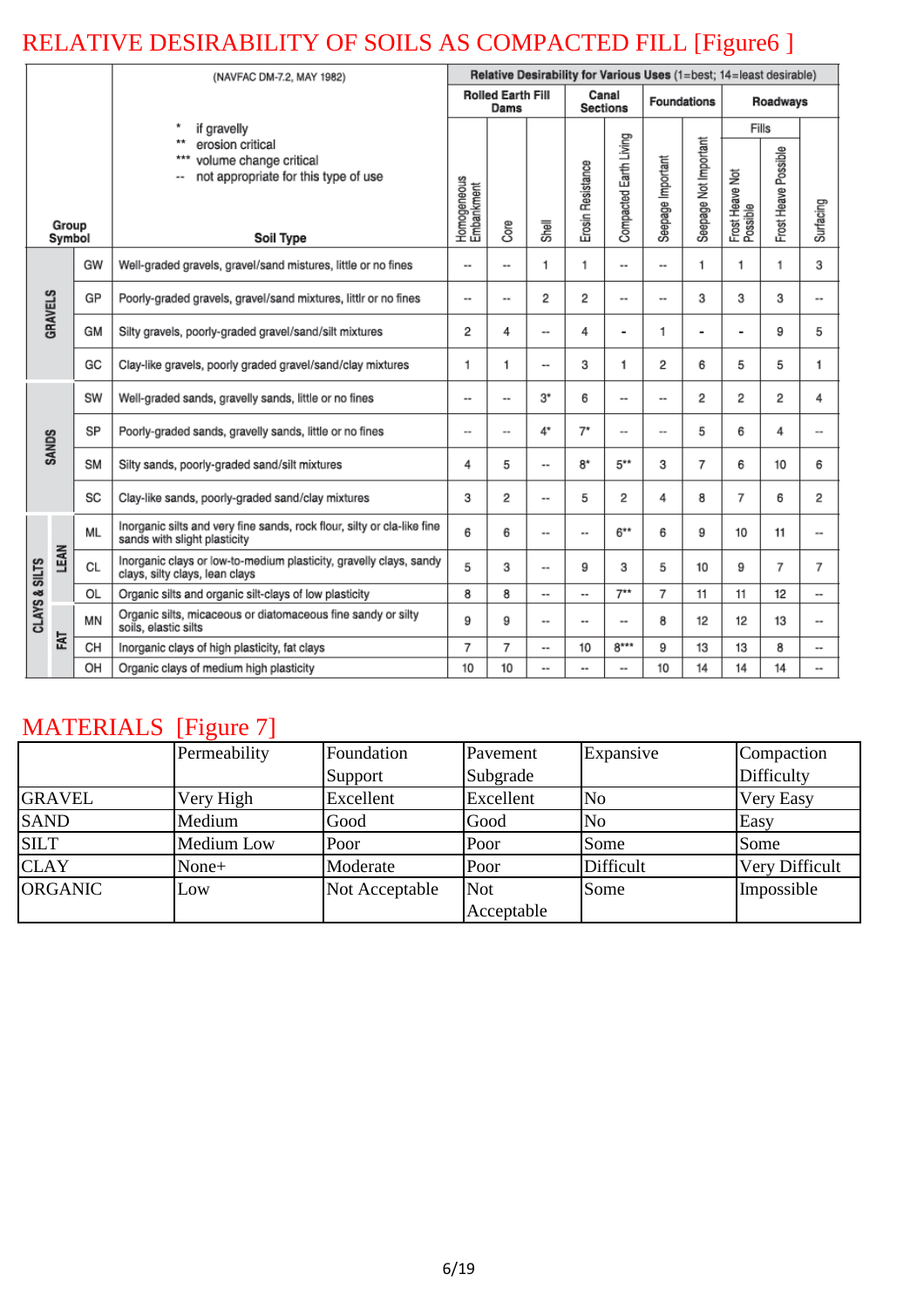#### Effect of moisture

The response of soil to moisture is very important, as the soil must carry the load year-round. Rain, for example, may transform soil into a plastic state or even into a liquid. In this state, soil has very little or no load-bearing ability.

#### Moisture soil density

Moisture content of the soil is vital to proper compaction. Moisture acts as a lubricant within soil, sliding the particles together. Too little moisture means inadequate compaction the particles cannot move past each other to achieve density. Too much moisture leaves water-filled voids and subsequently weakens the load-bearing ability. The highest density for most soils is at a certain water content for a given compaction effort. The drier the soil, the more resistant it is to compaction. In a water-saturated state the voids between particles are partially filled with water, creating an apparent cohesion that binds them together. This cohesion increases as the particle size decreases (as in clay-type soils). [See Figure 8]

# MOISTURE VS SOIL DENSITY [Figure 8]



#### Soil density tests

To determine if proper soil compaction is achieved for any specific construction application, several methods were developed. The most prominent by far is soil density.

#### Why test

Soil testing accomplishes the following:

- ■Measures density of soil for comparing the degree of compaction vs specs
- ■Measures the effect of moisture on soil density vs specs
- ■Provides a moisture density curve identifying optimum moisture.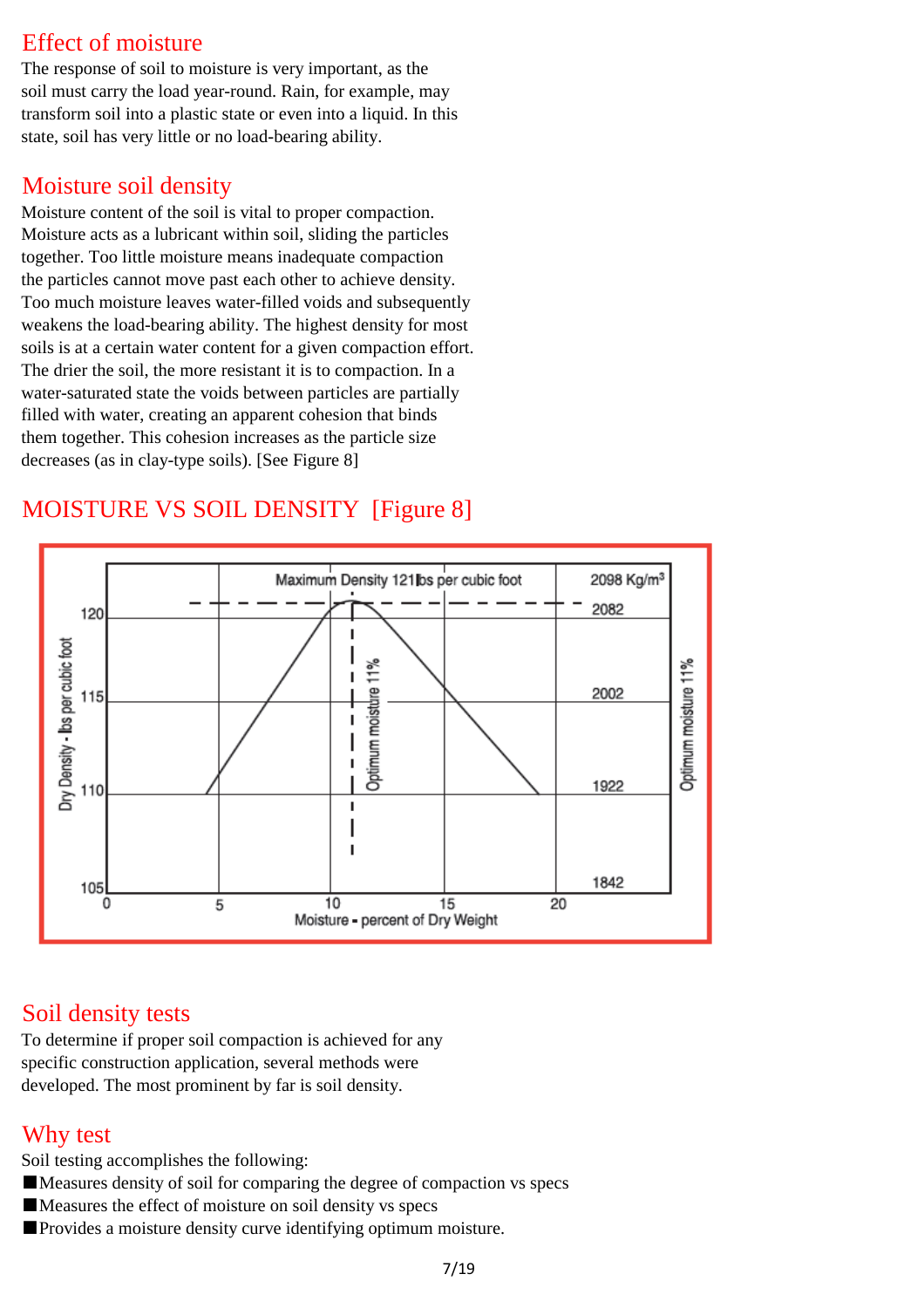#### HAND TEST [Figure 9]

A quick method of determining moisture density is known as the "Hand Test." Pick up a handful of soil. Squeeze it in your hand. Open your hand.



Figure 9

If the soil is powdery and will not retain the shape made by your hand, it is too dry. If it shatters when dropped, it is too dry. If the soil is moldable and breaks into only a couple of pieces when dropped, it has the right amount of moisture for proper compaction. If the soil is plastic in your hand, leaves small traces of moisture on your fingers and stays in one piece when dropped, it has too much moisture for compaction.

#### Types of tests

Tests to determine optimum moisture content are done in the laboratory. The most common is the Proctor Test, or Modified Proctor Test. A particular soil needs to have an ideal (or optimum) amount of moisture to achieve maximum density. This is important not only for durability, but will save money because less compaction effort is needed to achieve the desired results.

#### Proctor Test [ASTM D1557-91]

The Proctor, or Modified Proctor Test, determines the maximum density of a soil needed for a specific job site. The test first determines the maximum density achievable for the materials and uses this figure as a reference. Secondly, it tests the effects of moisture on soil density. The soil reference value is expressed as a percentage of density. These values are determined before any compaction takes place to develop the compaction specifications. Modified Proctor values are higher because they take into account higher densities needed for certain types of construction projects. Test methods are similar for both tests. [See Figure 10]

#### Field tests

It is important to know and control the soil density during compaction. Following are common field tests to determine on the spot if compaction densities are being reached.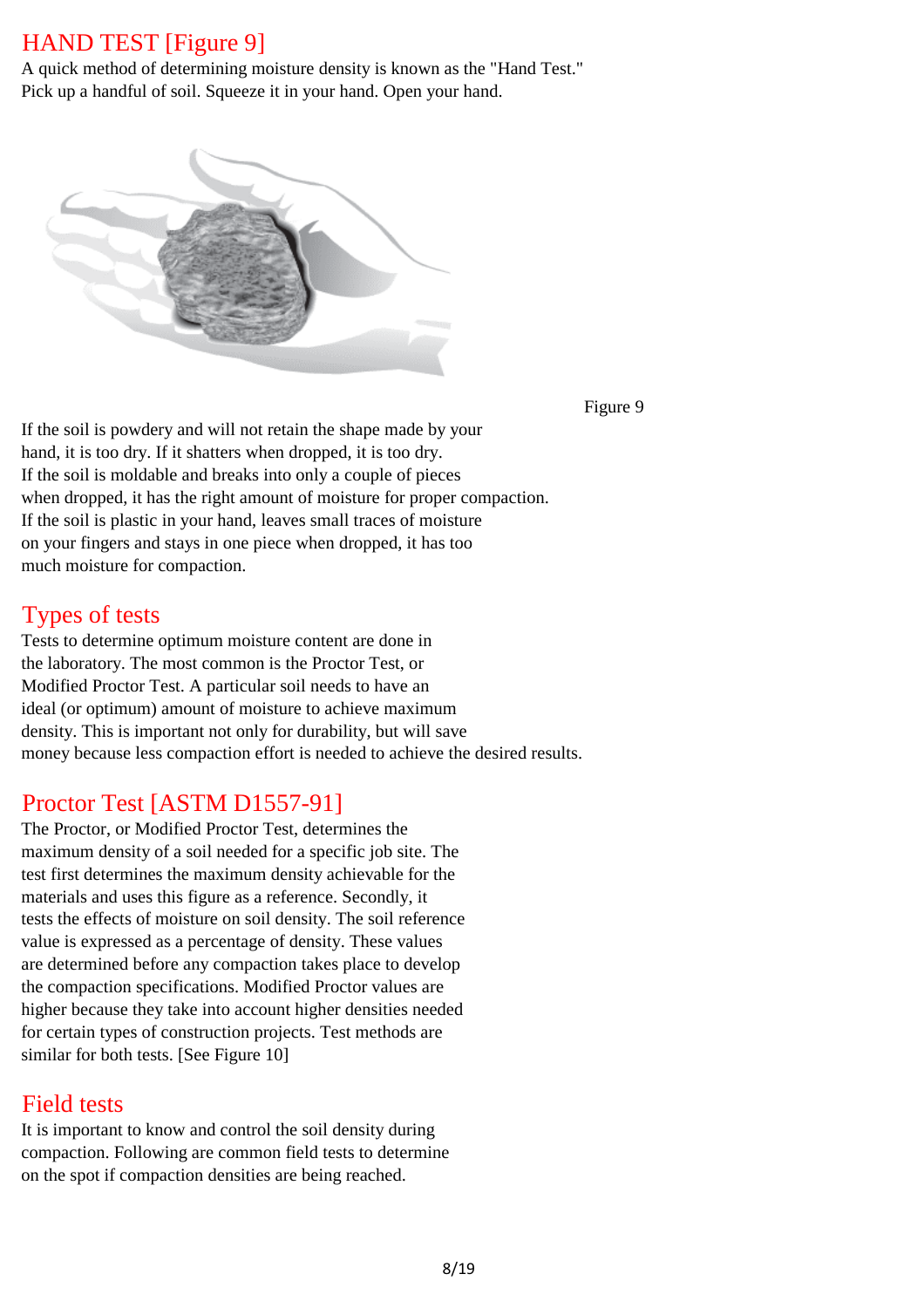# PROCTOR TEST [Figure 10]



# FIELD DENSITY TESTING METHODS [Figure 11]

|                      | <b>Sand Cone</b>                                                                                   | <b>Balloon Densometer</b>                                             | <b>Shelby Tube</b>                                               | <b>Nuclear Gauge</b>                                                           |  |  |
|----------------------|----------------------------------------------------------------------------------------------------|-----------------------------------------------------------------------|------------------------------------------------------------------|--------------------------------------------------------------------------------|--|--|
|                      | ⋙<br>XXXXX                                                                                         | <b>ANTE ANTE</b>                                                      | <b>ANYS</b>                                                      | <u>-</u> parakatang patakatan                                                  |  |  |
| Advantages           | • Large sample<br>• Accurate                                                                       | • Large sample<br>• Direct reading obtained<br>· Open graded material | • Fast<br>• Deep sample<br>• Under pipe haunches                 | $\bullet$ Fast<br>• Easy to redo<br>• More tests (statistical<br>reliability)  |  |  |
| <b>Disadvantages</b> | • Many steps<br>· Large area required<br>• Slow<br>• Halt equipment<br>• Tempting to accept flukes | $\bullet$ Slow<br>· Balloon breakage<br>• Awkward                     | • Small sample<br>• No gravel<br>· Sample not always<br>retained | • No sample<br>• Radiation<br>• Moisture suspect<br>• Encourages amateurs      |  |  |
| <b>Errors</b>        | · Void under plate<br>• Sand bulking<br>· Sand compacted<br>• Soil pumping                         | · Surface not level<br>• Soil pumping<br>· Void under plate           | • Overdrive<br>• Rocks in path<br>• Plastic soil                 | · Miscalibrated<br>• Rocks in path<br>· Surface prep required<br>· Backscatter |  |  |
| Cost                 | $\cdot$ Low                                                                                        | · Moderate                                                            | • Low                                                            | • High                                                                         |  |  |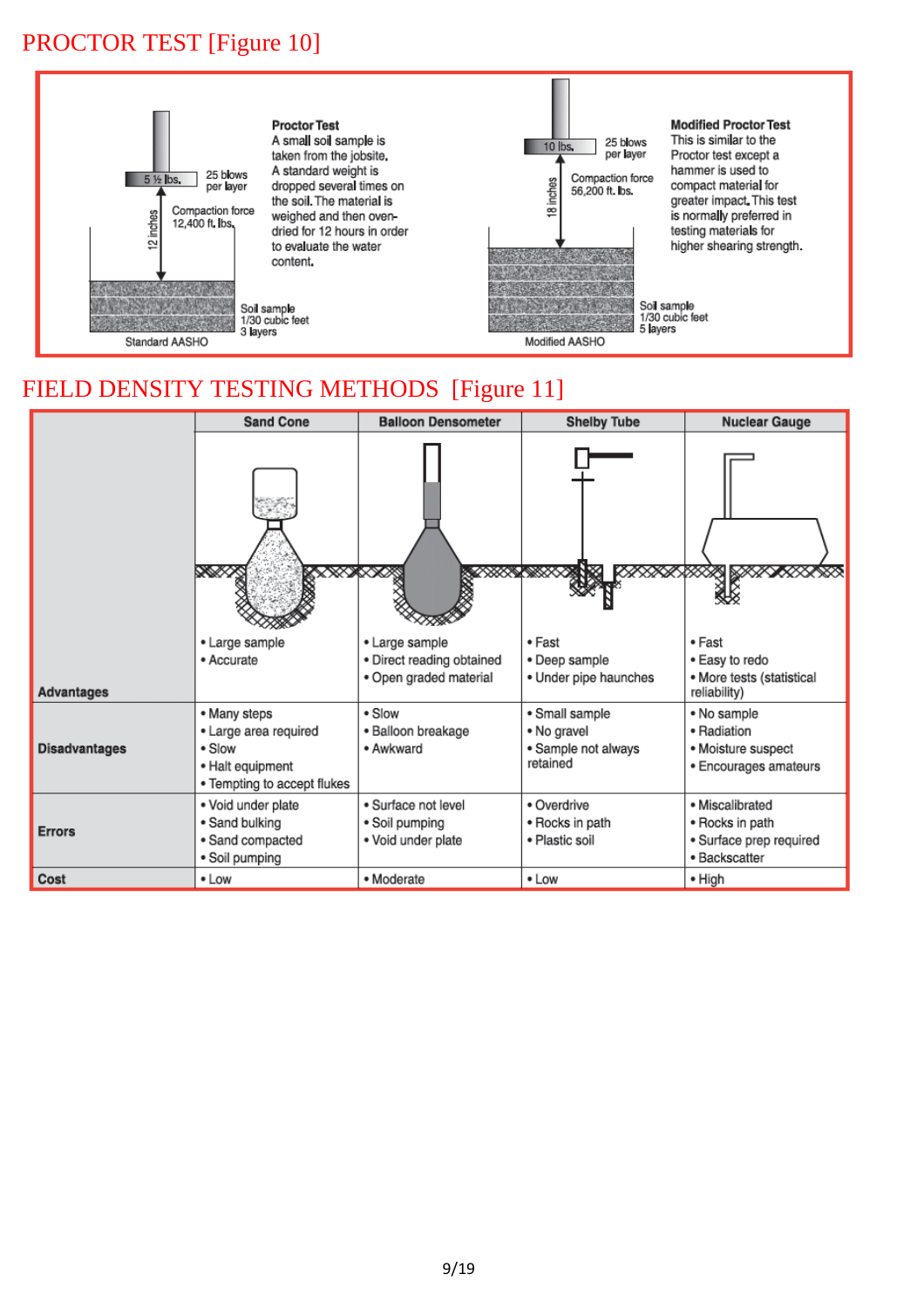### SAND CONE TEST [ Figure 12 ]



#### Sand Cone Test (ASTM D1556-90)

A small hole (6" x 6" deep) is dug in the compacted material to be tested. The soil is removed and weighed, then dried and weighed again to determine its moisture content. A soil's moisture is figured as a percentage. The specific volume of the hole is determined by filling it with calibrated dry sand from a jar and cone device. The dry weight of the soil removed is divided by the volume of sand needed to fill the hole. This gives us the density of the compacted soil in lbs per cubic foot. This density is compared to the maximum Proctor density obtained earlier, which gives us the relative density of the soil that was just compacted. [See Figure 12]

#### Nuclear Density (ASTM D2922-91)

Nuclear Density meters are a quick and fairly accurate way of determining density and moisture content. The meter uses a radioactive isotope source (Cesium 137) at the soil surface (backscatter) or from a probe placed into the soil (direct transmission). The isotope source gives off photons (usually Gamma rays) which radiate back to the meter's detectors on the bottom of the unit. Dense soil absorbs more radiation than loose soil and the readings reflect overall density. Water content (ASTM D3017) can also be read, all within a few  $_{10/19}$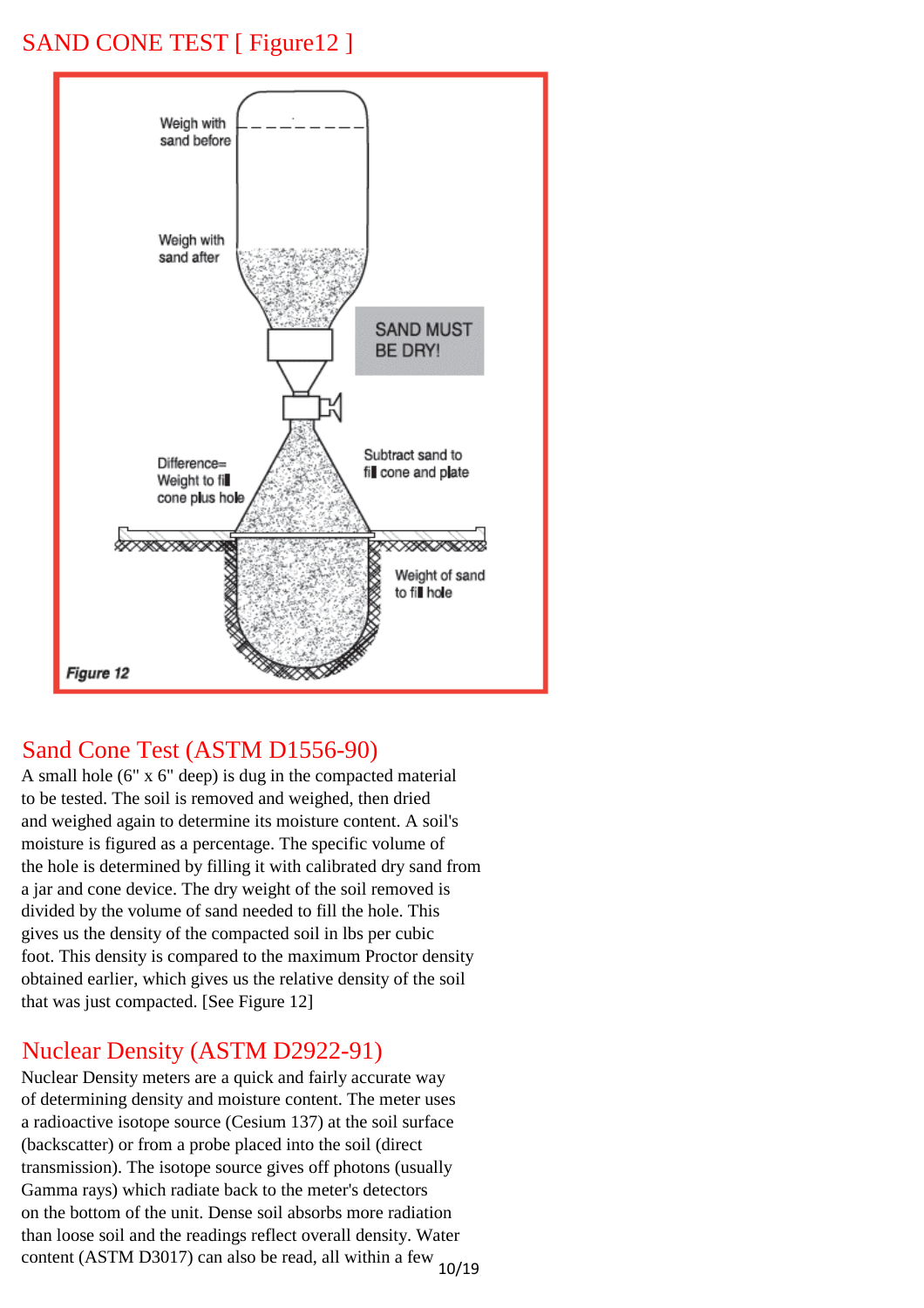minutes. A relative Proctor Density is obtained after comparing maximum density with the compaction results from the test. [See Figure 13]

# NUCLEAR TEST [ Figure13 ]



#### Soil Modulus (soil stiffness)

This field-test method is a very recent development that replaces soil density testing. Soil stiffness is the ratio of forceto-displacement. Testing is done by a machine that sends vibrations into the soil and then measures the deflection of the soil from the vibrations.

This is a very fast, safe method of testing soil stiffness. Soil stiffness is the desired engineering property, not just dry density and water content. This method is currently being researched and tested by the Federal Highway Administration.

# Compaction Equipment

#### Applications

The desired level of compaction is best achieved by matching the soil type with its proper compaction method. Other factors must be considered as well, such as compaction specs and job site conditions.

■Cohesive soils - clay is cohesive; its particles stick together.\* Therefore, a machine with a high impact force is required to ram the soil and force the air out, arranging the particles. A rammer is the best choice, or a pad-foot vibratory rolled higher production is needed. [See Figure 14]

■Granular soils—since granular soils are not cohesive and the particles require a shaking or vibratory action to move them, vibratory plates (forward travel) are the best choice.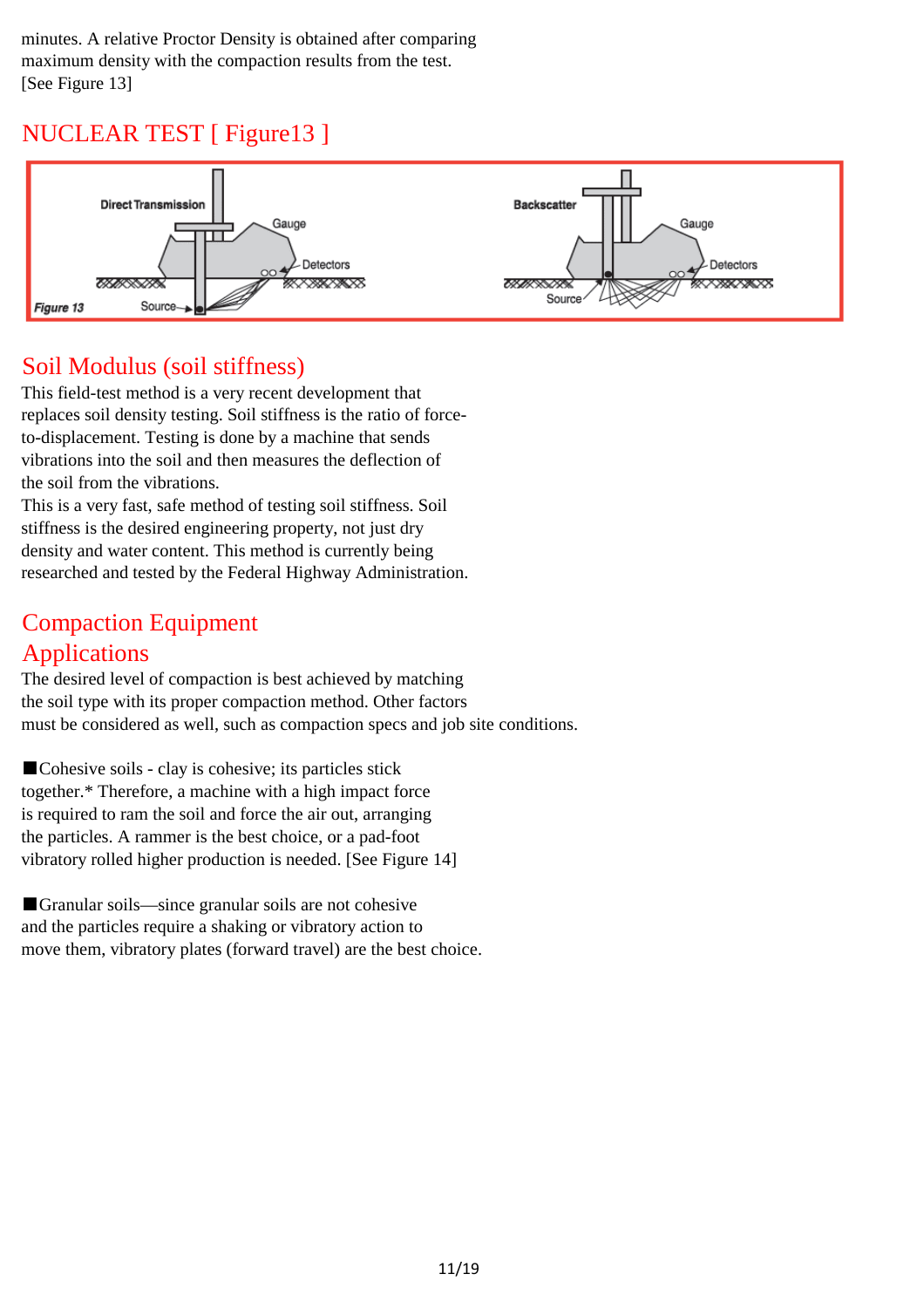# RECOMMENDED EQUIPMENT FOR COHESIVE SOILS [Figure14]



Figure14

Reversible plates and smooth drum vibratory rollers are appropriate for production work. Granular soil particles respond to different frequencies (vibrations) depending on particle size. The smaller the particle, the higher the frequency necessary to move it. As you compact soils with larger particles, move up to larger equipment to obtain lower frequencies and higher compaction forces. [See Figure 15]

# RECOMMENDED EQUIPMENT FOR GRANULAR SOILS [Figure15]





Figure15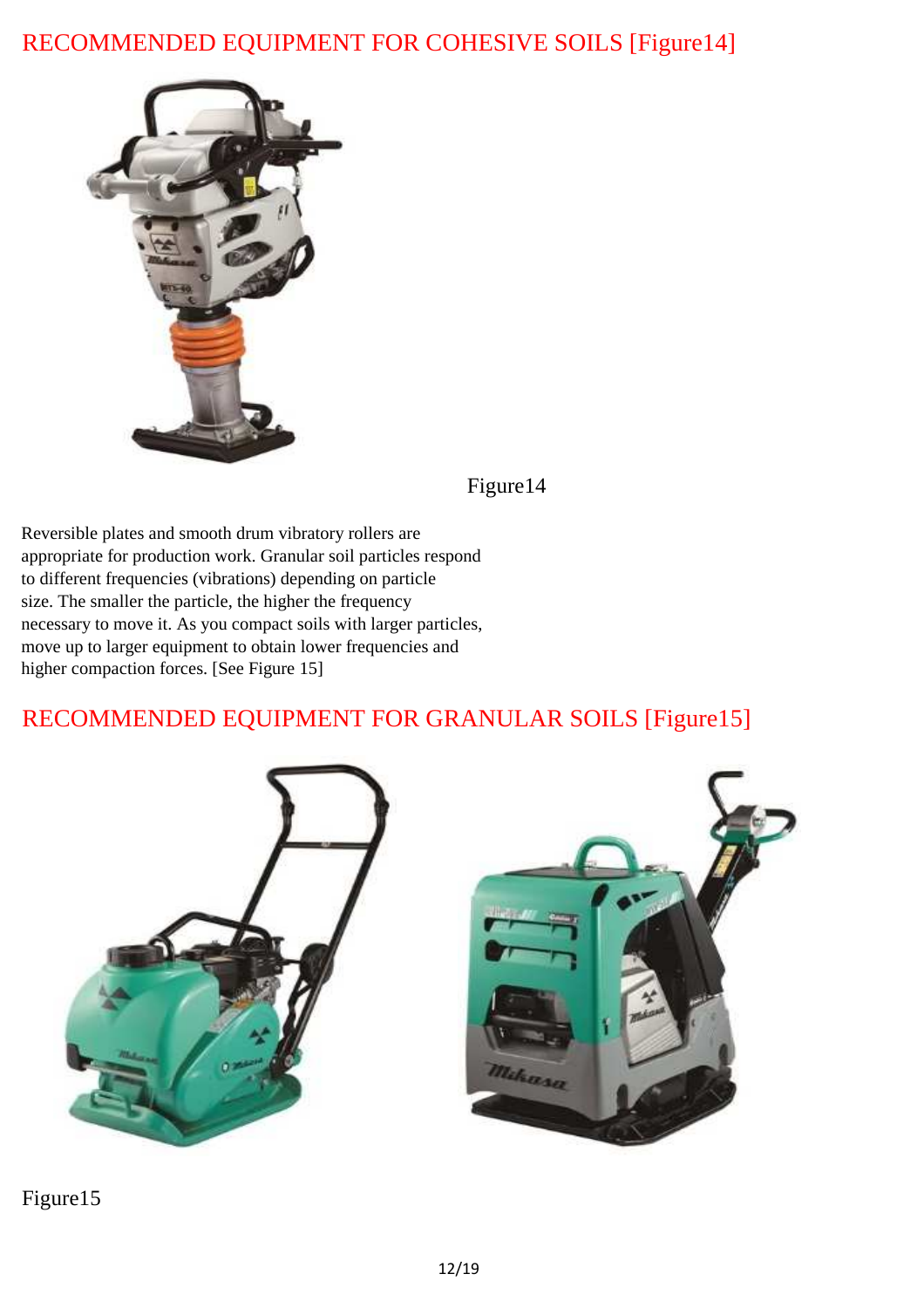Normally, soils are mixtures of clay and granular materials, making the selection of compaction equipment more difficult. It is a good idea to choose the machine appropriate for the larger percentage of the mixture. Equipment testing may be required to match the best machine to the job. Asphalt is considered granular due to its base of mixed aggregate sizes (crushed stone, gravel, sand and fines) mixed with bitumen binder (asphalt cement). Consequently, asphalt must be compacted with pressure (static) or vibration.

#### Compaction machine characteristics

Two factors are important in determining the type of force a compaction machine produces: frequency and amplitude. Frequency is the speed at which an eccentric shaft rotates or the machine jumps. Each compaction machine is designed to operate at an optimum frequency to supply the maximum force. Frequency is usually given in terms of vibrations per minute (vpm).

Amplitude (or nominal amplitude) is the maximum movement of a vibrating body from its axis in one direction. Double amplitude is the maximum distance a vibrating body moves in both directions from its axis. The apparent amplitude varies for each machine under different job site conditions. The apparent amplitude increases as the material becomes more dense and compacted. [Figure 16]



#### Figure 16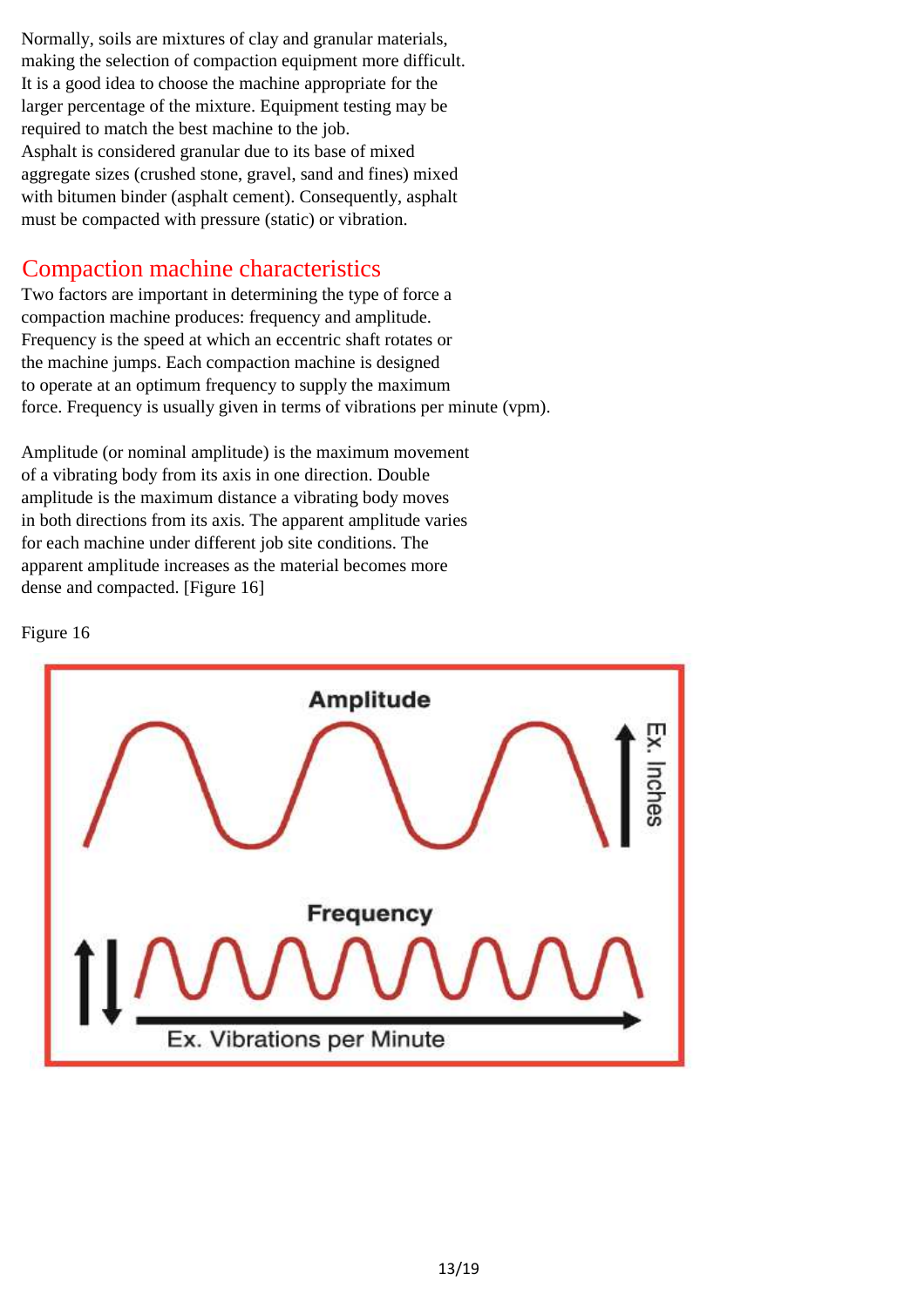# LIFT HEIGHT [Figure17]



# Lift height and machine performance

Lift height (depth of the soil layer) is an important factor that affects machine performance and compaction cost. Vibratory and rammer-type equipment compact soil in the same direction: from top to bottom and bottom to top. As the machine hits the soil, the impact travels to the hard surface below and then returns upward. This sets all particles in motion and compaction takes place.

As the soil becomes compacted, the impact has a shorter distance to travel. More force returns to the machine, making it lift off the ground higher in its stroke cycle. If the lift is too deep, the machine will take longer to compact the soil and a layer within the lift will not be compacted. [See Figure 17] Soil can also be over-compacted if the compactor makes too many passes (a pass is the machine going across a lift in one direction). Over-compaction is like constantly hitting concrete with a sledgehammer. Cracks will eventually appear, reducing density. This is a waste of man-hours and adds unnecessary wear to the machine.

#### Compaction specifications

A word about meeting job site specifications. Generally, compaction performance parameters are given on a construction project in one of two ways: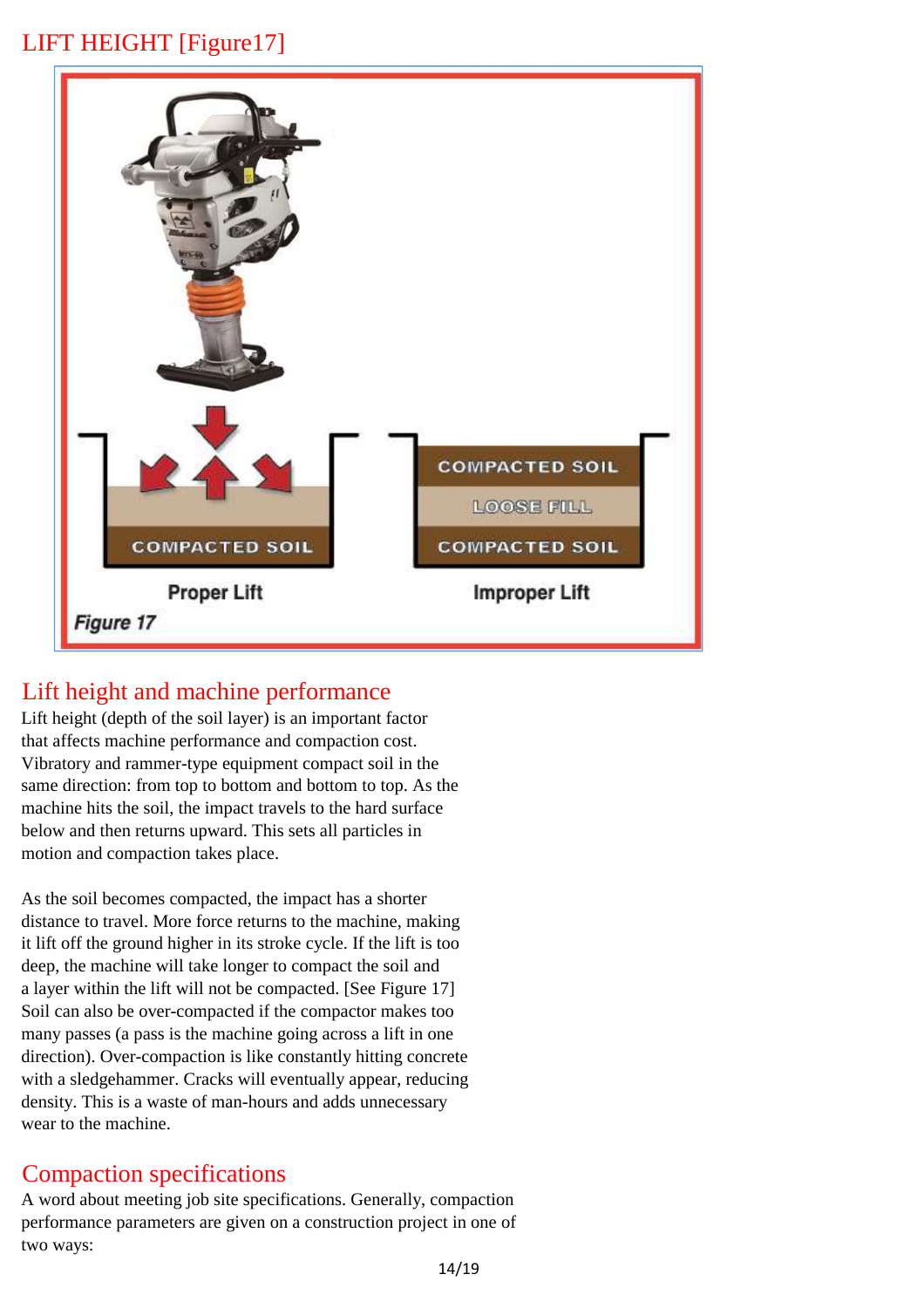■Method Specification—detailed instructions specify machine type, lift depths, number of passes, machine speed and moisture content. A "recipe" is given as part of the job specs to accomplish the compaction needed. This method is outdated, as machine technology has far outpaced common method specification requirements.

■End-Result Specification—engineers indicate final compaction requirements, thus giving the contractor much more flexibility in determining the best, most economical method of meeting the required specs. Fortunately, this is the trend, allowing the contractor to take advantage of the latest technology available.

### Equipment types Rammers

Rammers deliver a high impact force (high amplitude) making them an excellent choice for cohesive and semi-cohesive soils. Frequency range is 500 to 750 blows per minute. Rammers get compaction force from a small gasoline or diesel engine powering a large piston set with two sets of springs. The rammer is inclined at a forward angle to allow forward travel as the machine jumps. Rammers cover three types of compaction: impact, vibration and kneading.

[See Figure 18]

#### Vibratory plates

Vibratory plates are low amplitude and high frequency, designed to compact granular soils and asphalt. Gasoline or diesel engines drive one or two eccentric weights at a high speed to develop compaction force. The resulting vibrations cause forward motion. The engine and handle are vibration-isolated from the vibrating plate. The heavier the plate, the more compaction force it generates. Frequency range is usually 2500 vpm to 6000 vpm. Plates used for asphalt have a water tank and sprinkler system to prevent asphalt from sticking to the bottom of the baseplate. Vibration is the one principal compaction effect. [See Figure 18]

#### Reversible vibratory plates

In addition to some of the standard vibratory plate features, reversible plates have two eccentric weights that allow smooth transition for forward or reverse travel, plus increased compaction force as the result of dual weights. Due to their weight and force, reversible plates are ideal for semi-cohesive soils.

A reversible is possibly the best compaction buy dollar for dollar. Unlike standard plates, the reversible's forward travel may be stopped and the machine will maintain its force for "spot" compaction. [See Figure 18]

# Vibratory Rollers(Walk-behind)

 A popular design for many years, smoothdrum machines are ideal for both soil and asphalt. Dual steel drums are mounted on a rigid frame and powered by gasoline or diesel engines.

Steering is done by manually turning the machine handle. Frequency is around 4000 vpm and amplitudes range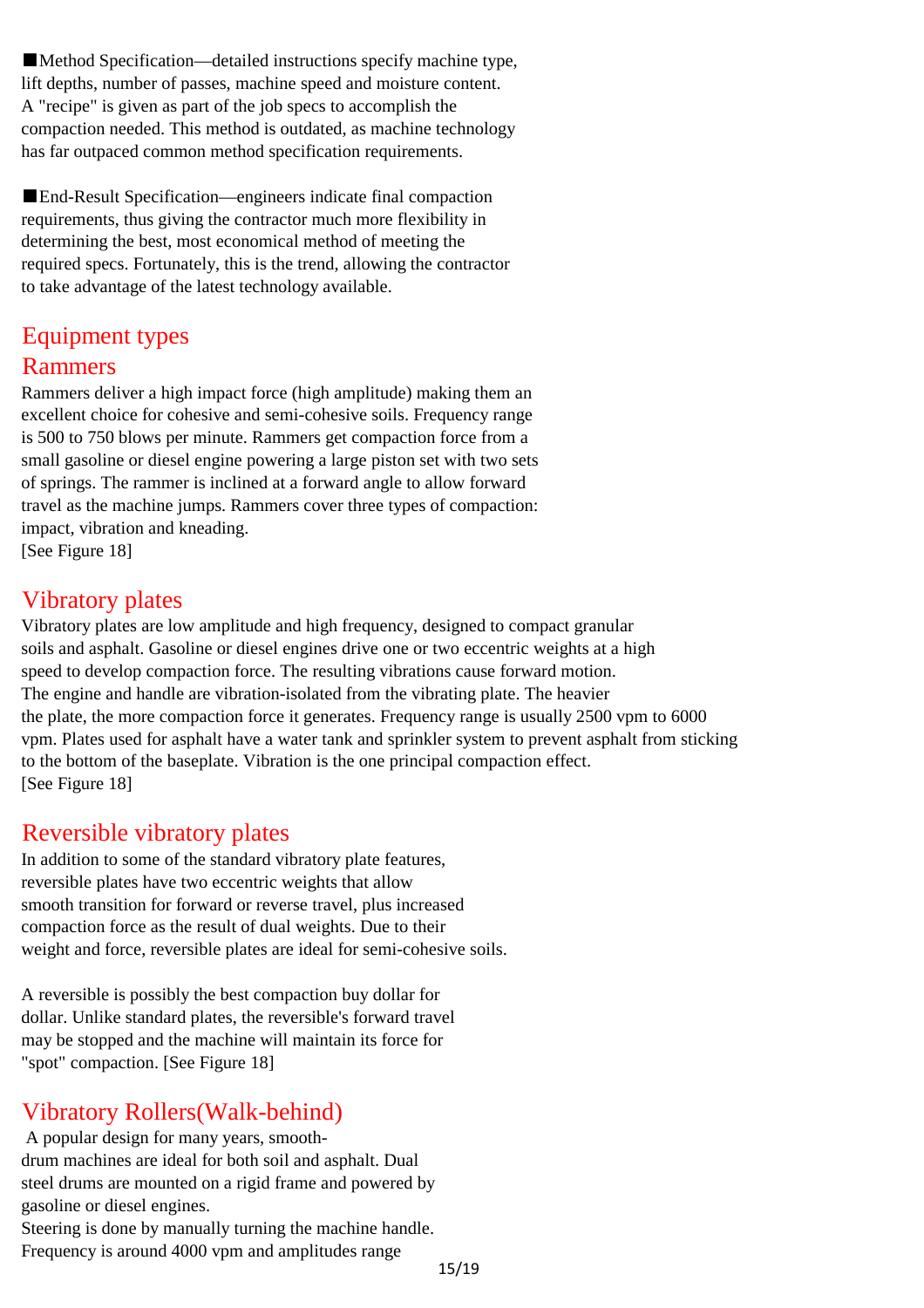#### from .018 to .020. Vibration is provided by eccentric shafts placed in the drums or mounted on the frame. [See Figure 18]

# EQUIPMENT TYPES [ Figure18 ]



Reversible Compactor

Vibration Roller

# EQUIPMENT APPLICATION CHART

|                          | <b>Granular Soils</b> | Sand and Clay | Cohesive Clay Asphalt |  |
|--------------------------|-----------------------|---------------|-----------------------|--|
| Rammers                  |                       |               |                       |  |
| <b>Vibratory Plates</b>  |                       |               |                       |  |
| <b>Reversible Plates</b> |                       |               |                       |  |
| <b>Vibratory Rollers</b> |                       |               |                       |  |

A — Provides optimum performance for most applications.

B — Provides acceptable performance for most applications.

C — Limited performance for most applications. Testing required.

\* This chart is provided as a guidenly only. Jobsite variables can affect machine performance.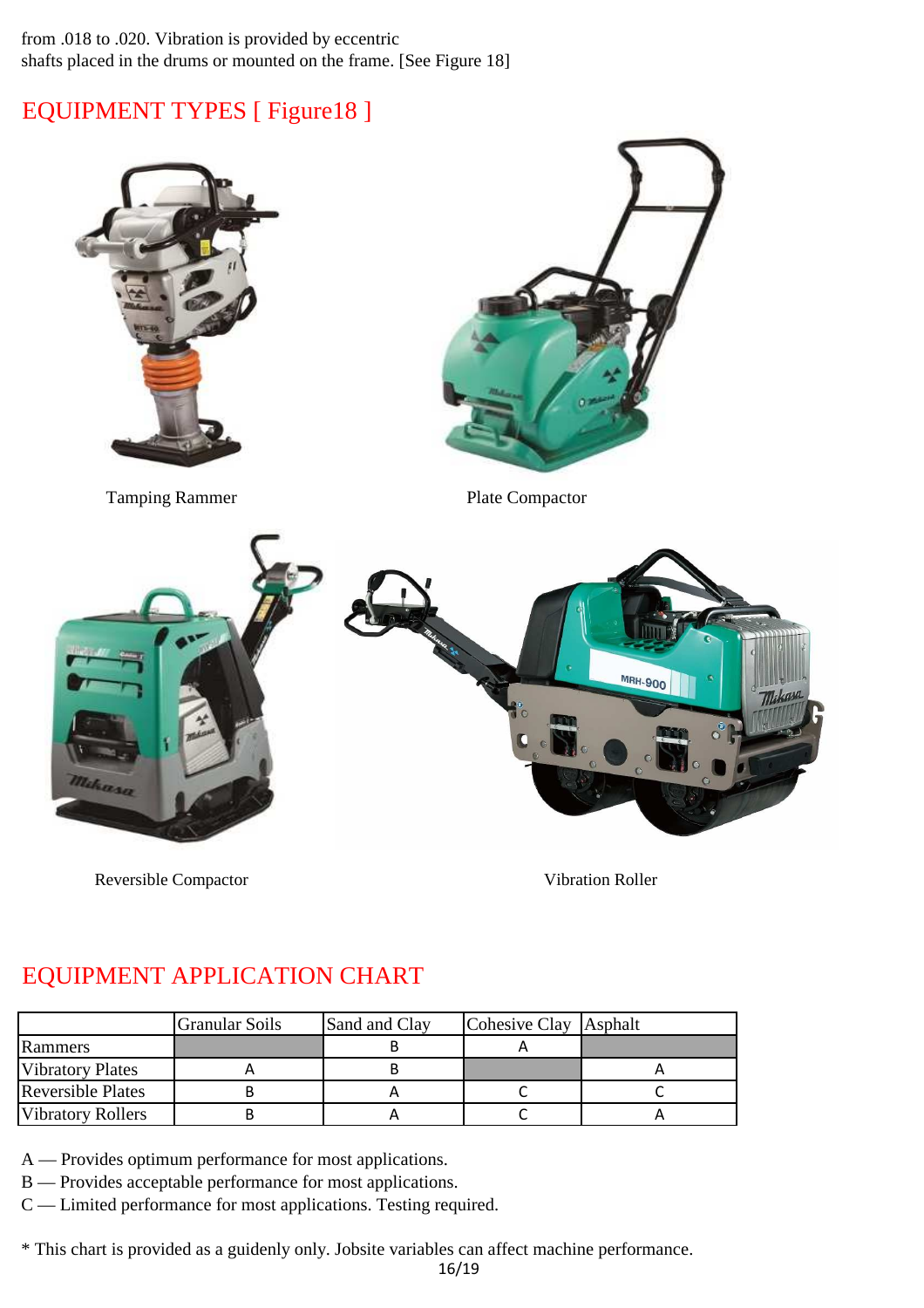# Safety and General Guidelines

As with all construction equipment, there are many safety practices that should be followed while using compaction equipment. While this handbook is not designed to cover all aspects of job site safety, we wish to mention some of the more obvious items in regard to compaction equipment. Ideally, equipment operators should familiarize themselves with all of their company's safety regulations, as well as any OSHA, state agency or local agency regulations pertaining to job safety. Basic personal protection, consisting of durable work gloves, eye protection, ear protection, approved hard hat and work clothes, should be standard issue on any job and available for immediate use. In the case of walk-behind compaction equipment, additional toe protection devices should be available, depending on applicable regulations. All personnel operating powered compaction equipment should read all operating and safety instructions for each piece of equipment. Additionally, training should be provided so that the operator is aware of all aspects of operation. No minors should be allowed to operate construction equipment. No operator should run construction equipment when under the influence of medication, illegal drugs or alcohol. Serious injury or death could occur as a result of improper use or neglect of safety practices and attitudes. This applies to both the new worker as well as the seasoned professional.

#### Shoring

Trench work brings a new set of safety practices and regulations for the compaction equipment operator. This section does not intend to cover the regulations pertaining to trench safety (OSHA Part 1926, Subpart P). The operator should have knowledge of what is required before compacting in a trench or confined area. Be certain a "competent person" (as defined by OSHA in Part 1926.650 revised July 1, 1998) has inspected the trench and follows the OSHA guidelines for inspection during the duration of the job. Besides the obvious danger of a trench cave-in, the worker must also be protected from falling objects. Unshored (or shored) trenches can be compacted with the use of remote control compaction equipment. This allows the operator to stay outside the trench while operating the equipment. Safety first!

#### **Glossary**

AASHO American Association of State Highway Officials. Adhesion a property of soil which causes the particles to stick together.

Aggregate stone or gravel that was crushed and screened to various sizes for use in concrete, asphalt or road surfaces. Amplitude the total vertical distance the vibrating drum or plate is displaced from a resting or neutral position from the eccentric moment. ASTM American Society for Testing Materials. Backfill materials used in refilling a cut or other excavation,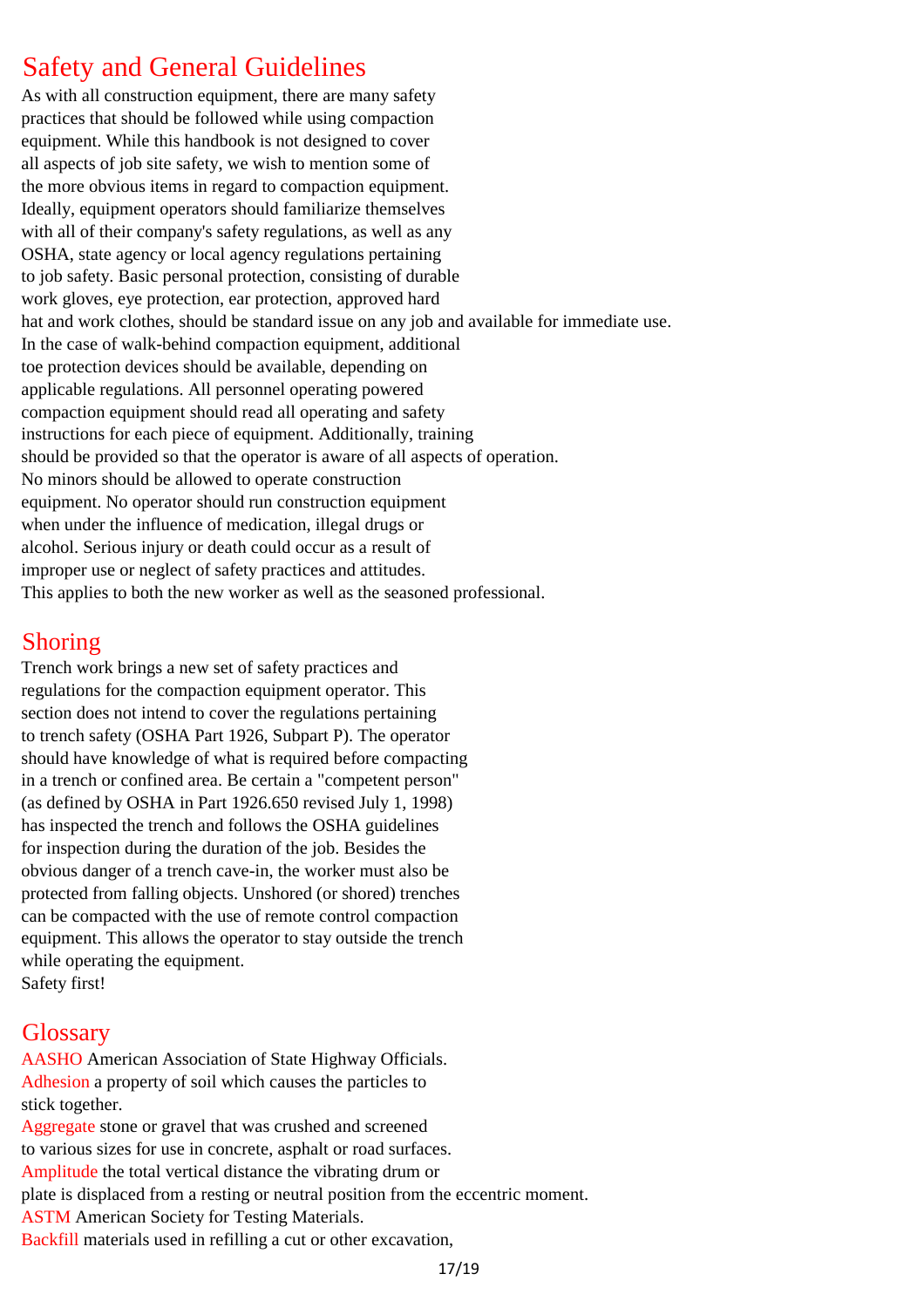or the act of such refilling. Ballast heavy material, such as water, sand or metal which has no function in a machine except to increase its weight. Bank a mass of soil rising above an average level. Generally, any soil which is to be dug from its natural position. Bank Gravel a natural mixture of cobbles, gravel, sand and fines. Bank Yards soil or rock measured in its original position before digging. Base the course or layer of materials in a roadway section on which the actual pavement is placed. It may be of different types of materials ranging from selected soils to crushed stone or gravel. Berm an artificial ridge of earth, generally side- slopes of a roadbed. Binder fines which fill voids or hold gravel together when dry. Borrow Pit an excavation from which fill material is taken. BPR U.S. Bureau of Public Roads. BURREC U.S. Bureau of Reclamation. Capillary a phenomenon of soil which allows water to be absorbed either upward or laterally. Centrifugal Force the force generated from the unbalanced condition of eccentric shaft rotation at a given speed. Clay material composed and derived from the decomposition of rock which consists of microscopic particles. Clean free of foreign material; in reference to sand or gravel, lack of a binder. Cohesion a property of soil which holds the particles together by sticking. Also, the soil's ability to resist shear is determined by its degree of cohesiveness. Cohesive Material a soil having properties of cohesion. Compacted Yards measurement of soil or rock after it is placed and compacted in a fill. Compressibility a property of soil which permits deformation when subjected to a load. Core a cylindrical piece of an underground formation, cut and raised by a rotary drill with a hollow bit. The impervious center of an earthfill dam. Crown the elevation of a road surface at its edges, to encourage drainage. Datum any level surface taken as a plane of reference from which to measure elevations. Density the ratio of the weight of a substance to its volume. Embankment a fill with a top higher than the adjoining natural surface. Elasticity a characteristic of soil which allows deformation during a subjected load, but returns almost to its original configuration after removal of the force. Fines clay or silt particles in soil. Finish grade the final grade required by specifications. Foot in tamping rollers, one of a number of projections from a cylindrical drum. Frequency referring to rotational speed of the eccentric shaft—usually rated in "Vibrations Per Minute"—which is equal to the RPM of the shaft. Frost Line the greatest depth to which ground is expected to freeze in a given location. Grade usually the surface elevation of the ground at points where it meets a structure. Also, surface slope. Grain Size Curve a soil graph analysis showing the percentage size variations by weight. Granular Material a sandy type of soil with particles that are coarser than cohesive material and do not stick to each other. Gravel a cohesionless aggregate of rock fragments with varying dimensions of 3.0 to .08 inches. Gumbo material in the plastic state identified by a soapy or waxy appearance.

Humus organic material formed by the decomposition of vegetation.